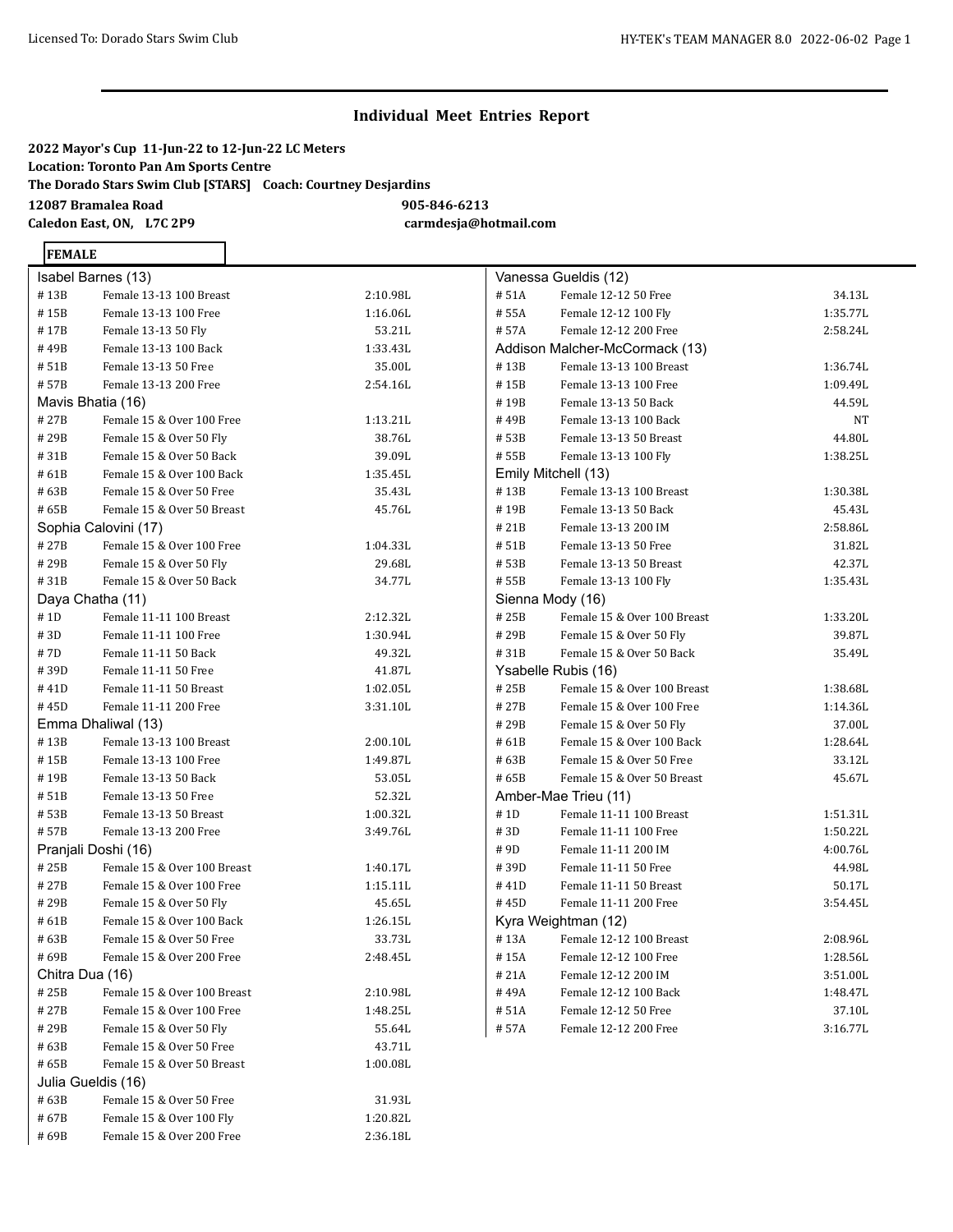### **2022 Mayor's Cup 11-Jun-22 to 12-Jun-22 LC Meters The Dorado Stars Swim Club [STARS] Coach: Courtney Desjardins**

| <b>MALE</b>     |                           |            |       |                           |          |
|-----------------|---------------------------|------------|-------|---------------------------|----------|
|                 | Mario Agostino (18)       |            | #66B  | Male 15 & Over 50 Breast  | 38.46L   |
| #30B            | Male 15 & Over 50 Fly     | 28.56L     | #70B  | Male 15 & Over 200 Free   | 2:36.60L |
| #32B            | Male 15 & Over 50 Back    | 30.81L     |       | Fabian Howell (16)        |          |
| #34B            | Male 15 & Over 200 IM     | X 2:20.68L | #26B  | Male 15 & Over 100 Breast | 1:45.32L |
| Hartaj Bal (11) |                           |            | #28B  | Male 15 & Over 100 Free   | 1:14.93L |
| # 4D            | Male 11-11 100 Free       | 1:50.22L   | #30B  | Male 15 & Over 50 Fly     | 37.94L   |
| #6D             | Male 11-11 50 Fly         | 1:06.76L   | #62B  | Male 15 & Over 100 Back   | 1:37.65L |
| #10D            | Male 11-11 200 IM         | 4:30.03L   | #64B  | Male 15 & Over 50 Free    | 32.36L   |
| #38D            | Male 11-11 100 Back       | 1:58.74L   | #66B  | Male 15 & Over 50 Breast  | 42.85L   |
| #40D            | Male 11-11 50 Free        | 44.87L     |       | Xavier Marchisio (13)     |          |
| #46D            | Male 11-11 200 Free       | 4:04.34L   | #14B  | Male 13-13 100 Breast     | 1:50.16L |
|                 | Michael Blunt (16)        |            | #16B  | Male 13-13 100 Free       | 1:21.13L |
| #26B            | Male 15 & Over 100 Breast | 1:35.43L   | #18B  | Male 13-13 50 Fly         | 45.43L   |
| #28B            | Male 15 & Over 100 Free   | 1:02.24L   | #50B  | Male 13-13 100 Back       | 1:35.71L |
| #30B            | Male 15 & Over 50 Fly     | 34.21L     | # 52B | Male 13-13 50 Free        | 35.62L   |
| #62B            | Male 15 & Over 100 Back   | 1:12.75L   | #58B  | Male 13-13 200 Free       | 3:01.25L |
| #64B            | Male 15 & Over 50 Free    | 28.57L     |       | Michael McCoy (14)        |          |
| #66B            | Male 15 & Over 50 Breast  | 45.65L     | #26A  | Male 14-14 100 Breast     | 1:25.46L |
|                 | Sahib Chatha (13)         |            | #28A  | Male 14-14 100 Free       | 1:09.51L |
| #14B            | Male 13-13 100 Breast     | 1:47.93L   | #34A  | Male 14-14 200 IM         | 2:51.72L |
| #16B            | Male 13-13 100 Free       | 1:27.80L   | #62A  | Male 14-14 100 Back       | 1:30.23L |
| #18B            | Male 13-13 50 Fly         | 52.11L     | #64A  | Male 14-14 50 Free        | 31.54L   |
| #52B            | Male 13-13 50 Free        | 38.60L     | #70A  | Male 14-14 200 Free       | 2:35.41L |
| #54B            | Male 13-13 50 Breast      | 48.59L     |       | Harry McDowell (14)       |          |
| #58B            | Male 13-13 200 Free       | 3:22.46L   | #26A  | Male 14-14 100 Breast     | 1:44.64L |
|                 | Aaron Dhaliwal (11)       |            | #28A  | Male 14-14 100 Free       | 1:05.52L |
| #2D             | Male 11-11 100 Breast     | 2:28.76L   | #32A  | Male 14-14 50 Back        | 35.66L   |
| #4D             | Male 11-11 100 Free       | 2:08.76L   | #62A  | Male 14-14 100 Back       | 1:19.06L |
| #8D             | Male 11-11 50 Back        | 1:09.21L   | #64A  | Male 14-14 50 Free        | 29.26L   |
| #40D            | Male 11-11 50 Free        | 1:00.65L   | #66A  | Male 14-14 50 Breast      | 44.56L   |
| #42D            | Male 11-11 50 Breast      | 1:14.11L   |       | Tejas Moosun (13)         |          |
| #46D            | Male 11-11 200 Free       | 4:24.43L   | #14B  | Male 13-13 100 Breast     | 1:42.54L |
| Shiv Dua (14)   |                           |            | #16B  | Male 13-13 100 Free       | 1:19.67L |
| #26A            | Male 14-14 100 Breast     | 1:31.55L   | #22B  | Male 13-13 200 IM         | 3:45.55L |
| #28A            | Male 14-14 100 Free       | 1:17.72L   | #50B  | Male 13-13 100 Back       | 1:33.54L |
| #30A            | Male 14-14 50 Fly         | 45.32L     | #52B  | Male 13-13 50 Free        | 35.92L   |
| #32A            | Male 14-14 50 Back        | 46.32L     | #58B  | Male 13-13 200 Free       | 2:57.47L |
| #64A            | Male 14-14 50 Free        | 32.77L     |       | Alexander Narducci (13)   |          |
| # 66A           | Male 14-14 50 Breast      | 39.96L     | #50B  | Male 13-13 100 Back       | 1:43.03L |
|                 | Aiden Fitzpatrick (16)    |            | #52B  | Male 13-13 50 Free        | 38.91L   |
| # 26B           | Male 15 & Over 100 Breast | 1:30.87L   | #58B  | Male 13-13 200 Free       | 3:05.65L |
| #30B            | Male 15 & Over 50 Fly     | 27.90L     |       | Rohan Rath (12)           |          |
| #32B            | Male 15 & Over 50 Back    | 31.31L     | #14A  | Male 12-12 100 Breast     | 1:35.83L |
|                 | Angelo Gueldis (14)       |            | #16A  | Male 12-12 100 Free       | 1:13.81L |
| #62A            | Male 14-14 100 Back       | 1:30.76L   | #22A  | Male 12-12 200 IM         | 3:30.87L |
| #64A            | Male 14-14 50 Free        | 30.61L     | # 52A | Male 12-12 50 Free        | 32.07L   |
| #68A            | Male 14-14 100 Fly        | 1:16.21L   | # 54A | Male 12-12 50 Breast      | 45.90L   |
|                 | Arnav Gupta (17)          |            | #58A  | Male 12-12 200 Free       | 2:46.34L |
| #26B            | Male 15 & Over 100 Breast | 1:24.79L   |       |                           |          |
| #28B            | Male 15 & Over 100 Free   | 1:07.45L   |       |                           |          |
| #30B            | Male 15 & Over 50 Fly     | 35.51L     |       |                           |          |
| #64B            | Male 15 & Over 50 Free    | 30.62L     |       |                           |          |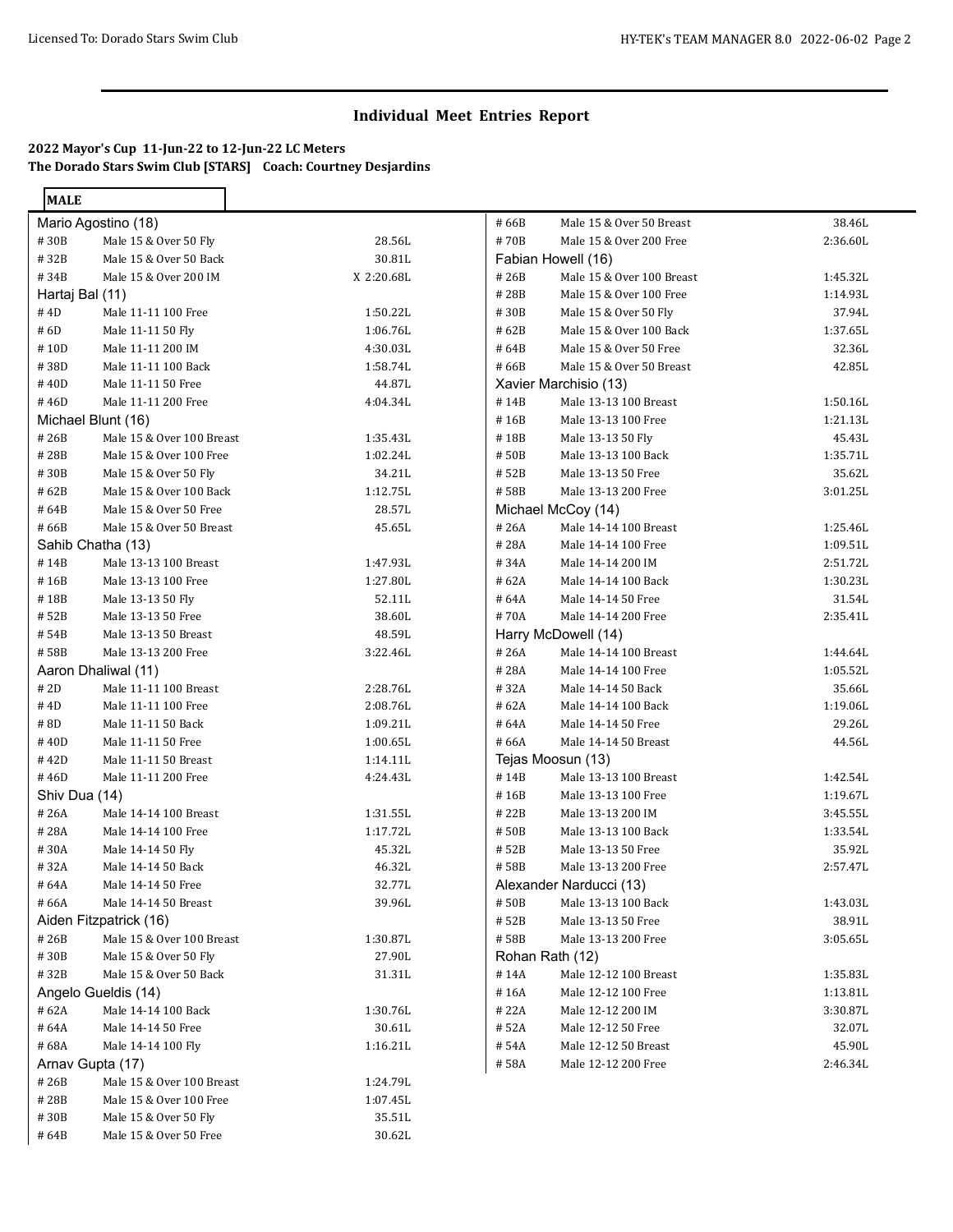### **2022 Mayor's Cup 11-Jun-22 to 12-Jun-22 LC Meters The Dorado Stars Swim Club [STARS] Coach: Courtney Desjardins**

| <b>MALE</b>    |                            |          |
|----------------|----------------------------|----------|
|                | Cristian Reptsis (11)      |          |
| # 2D           | Male 11-11 100 Breast      | 1:56.10L |
| # 4D           | Male 11-11 100 Free        | 1:33.46L |
| #6D            | Male 11-11 50 Fly          | 1:10.98L |
| #38D           | Male 11-11 100 Back        | 1:50.66L |
| #40D           | Male 11-11 50 Free         | 42.10L   |
| #46D           | Male 11-11 200 Free        | 3:37.94L |
| Teg Singh (11) |                            |          |
| # 2D           | Male 11-11 100 Breast      | 1:52.75L |
| # 4D           | Male 11-11 100 Free        | 1:30.88L |
| #10D           | Male 11-11 200 IM          | 3:40.74L |
| #40D           | Male 11-11 50 Free         | 38.81L   |
| #44D           | Male 11-11 100 Fly         | 2:08.76L |
| #46D           | Male 11-11 200 Free        | 3:27.63L |
|                | Antonio Junior Talamo (13) |          |
| #14B           | Male 13-13 100 Breast      | 1:37.53L |
| #16B           | Male 13-13 100 Free        | 1:19.96L |
| #22B           | Male 13-13 200 IM          | 3:19.24L |
| #52B           | Male 13-13 50 Free         | 33.38L   |
| #54B           | Male 13-13 50 Breast       | 43.78L   |
| #58B           | Male 13-13 200 Free        | 3:00.18L |
|                | Michael Wei (14)           |          |
| #28A           | Male 14-14 100 Free        | 1:26.44L |
| #30A           | Male 14-14 50 Fly          | 58.76L   |
| #32A           | Male 14-14 50 Back         | 44.86L   |
| #62A           | Male 14-14 100 Back        | 1:41.97L |
| #64A           | Male 14-14 50 Free         | 35.95L   |
| #70A           | Male 14-14 200 Free        | 3:24.06L |